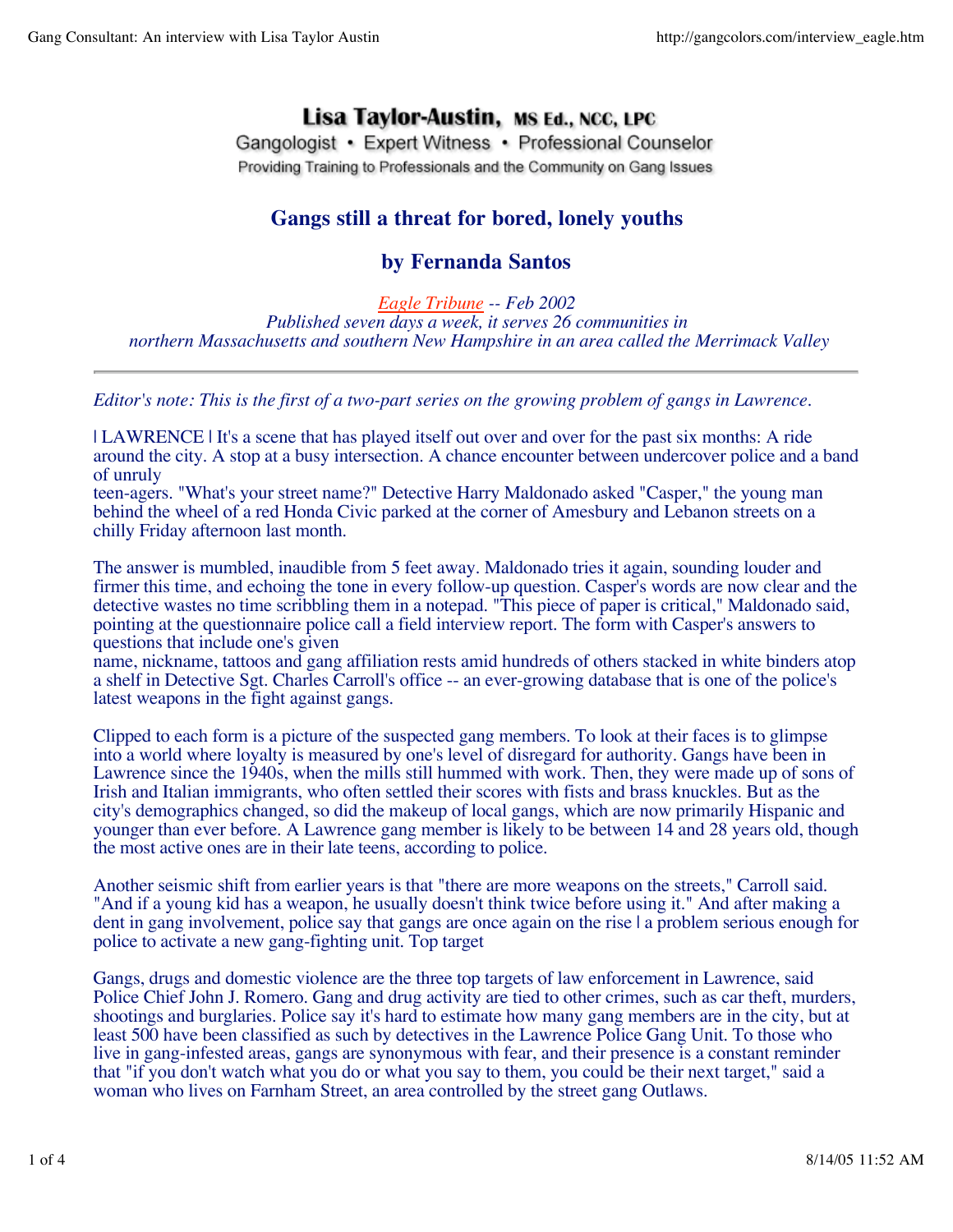"These kids have no respect," said the woman, a single mother who asked to remain anonymous. "They do drugs, they curse and they walk around like they own the street. I'm afraid to go out at night when they're out there. I feel like I'm a hostage in my own home." Manuel Calixto said he moved his family out of Myrtle Street last summer because he was afraid his sons could get hit by a stray bullet while walking back from school or playing on the street. Myrtle, Park and other adjacent streets are ruled by the Latin Kings, according to police. "A boy was shot not too long after we moved and as bad as I felt about it, I was actually glad that I wasn't in the neighborhood anymore," said Calixto, referring to last August's drive-by shooting of a 14-year-old who was celebrating his birthday with friends outside of his home on Hampshire Street.

Drive-by shootings are gangs' trademark crime, in part because they are done in front of an audience that is both in the car with the shooter and on the sidewalk with the target, according to Lisa Taylor-Austin, who has for years counseled gang members on the West and East coasts. Lawrence gang members often fire at rivals not to take their lives, but to send a message, according to police.

Last August, Lawrence had eight drive-by shootings, all of them gang-related and all involving victims and suspected shooters ranging in age from 14 to 22, according to police. The motive behind these shootings can be as childish as a dispute over a girl, Maldonado said. "It's not a war," he said. "It's more like, 'Hey, you said something about my girlfriend that I didn't like,' and that's when immaturity comes into play."

#### **Off the radar screen**

Despite the recent spike in gang activity, city gangs are not as well-organized as they were in the 1990s, when they followed a hierarchy system and used military terms such as captain, lieutenant and soldier to assign leadership powers to their members. The lack of organization, however, works against police because it makes it harder for them to identify whom they should go after when trying to dismantle a gang. "It also makes the gangs more dangerous because there's a lack of communication within the gang," said Essex County Deputy Sheriff Maurice Aguiller, another member of the Lawrence Police Gang Unit. Also in the unit are Deputy Sheriffs Carmen Purpora and Ian Taylor. To keep off the radar screen, Lawrence gang members are also less likely to wear the colors that had for long been a sign of gang affiliation and are, instead, using hand signs, a specific hair cut or jewelry to identify one another, according to police.

Despite the obstacles, police have gained much ground in their fight against gangs in the city. Through intelligence gathering and a partnership with the Essex County Sheriff's Department and a federal Gang Task Force, the Lawrence Police Gang Unit has determined which gangs operate in Lawrence, mapped their turfs and identified key members who are often behind the gangs' criminal enterprises. According to police, the six gangs in the city are Latin Gangsta Disciples, Latin Kings, Outlaws, PG-13, CANS and 187-RS -- the code police use for homicide in Los Angeles. Police say they are also watching a group that calls itself H2O and has among its members 12- and 13-year-old boys.

Although the jail gang Netas (pronounced nye-tas) has several members in Lawrence, police say its activity is mostly confined to prisons. Early in 2000, federal, state and local police swept off the streets 13 local leaders of the Latin Gangsta Disciples, a group that had been linked to a wide range of charges, including drug trafficking, illegal gun possession and shootings. Authorities said the gang was arming itself heavily and planning to wage war against its rivals -- Latin Kings, Outlaws and the police.

But even with the captured Latin Gangstas serving harsh federal prison terms, the gang hasn't ceased to exist, though it is no longer the law-breaking power it was during the mid- to late-1990s, said state police Lt. Donald Kennefick, in charge of the state troopers assigned to the federal Gang Task Force operating in the city. The Outlaws, and to some extent, the Latin Kings, took advantage of the sweep to take the Latin Gangsta's position as the city's most dangerous gang, according to police.

The constant police presence on the streets, however, has succeeded in putting a dent on gangs'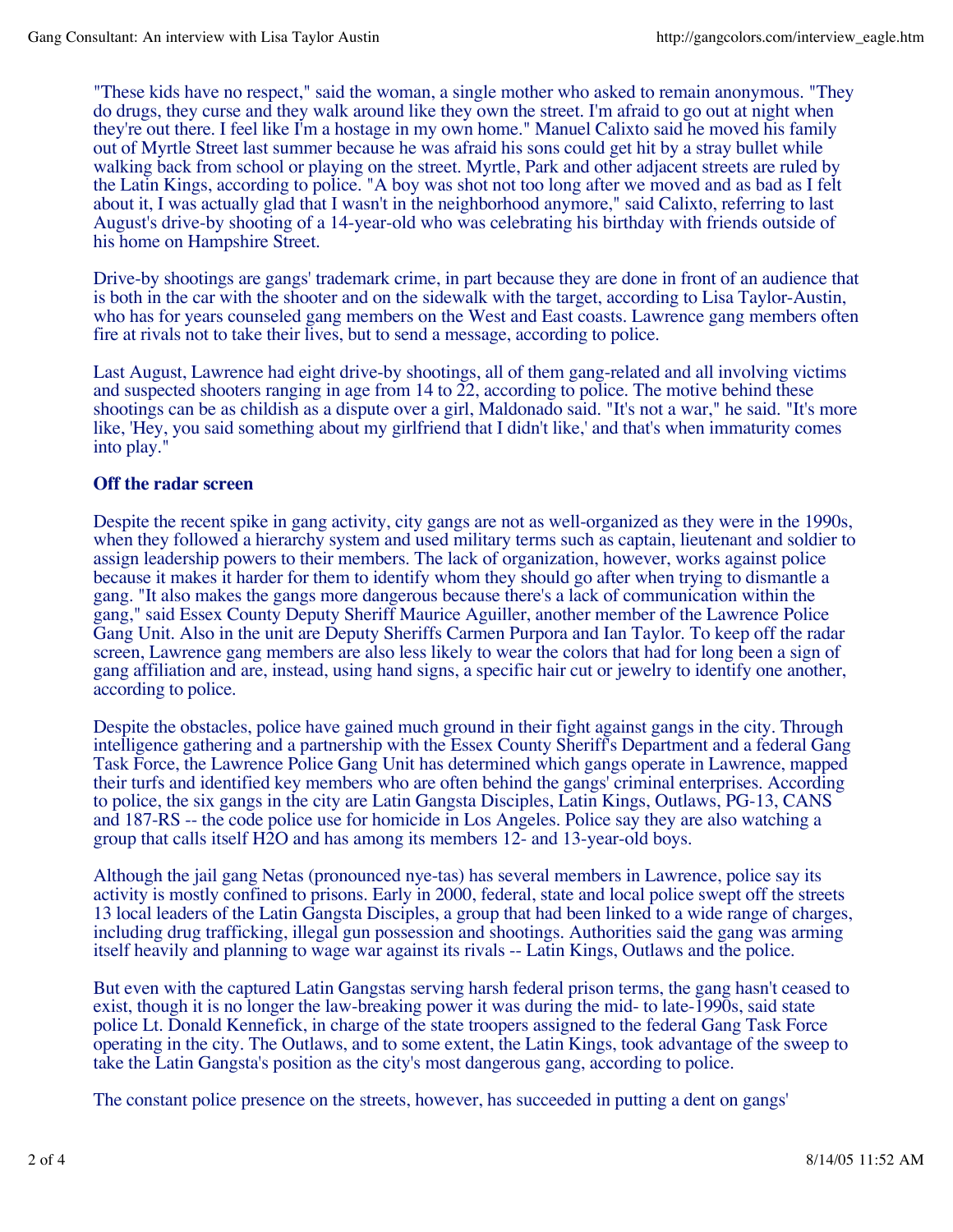recruiting efforts among younger teens, but several of them are still sucked in, lured by the prospect of finding in the gang the respect and acceptance they sometimes can't find at home. "These kids want to hang on to something," Romero said. "They come from broken homes and to them, the gang is their family; it gives them a sense of belonging."

#### **Parental involvement**

Police believe peer pressure and the lack of leisure options for the younger crowd in the city are also reasons teen-agers join gangs -- a process "as easy as driving through McDonald's and buying a Happy Meal," according to Maldonado. Gangs that operate nationwide, such as the Latin Kings, use the Internet to sell their message to teens and justify their criminal activities as part of a "great conspiracy going on by the powers that be to keep us in the social yoke of slavery, ignorance and oppression," according to one of many Latin Kings Web sites. Aware of the lack of leisure opportunities for local youth, leaders are eyeing an increase in the city's Recreation Department and revitalizing Lawrence's Little League program, according to City Councilor-at-Large Michael R. Sweeney. "The level of funding for youth programs in the city is embarrassing," said Sweeney, a former School Committee member. In 2001, the city allocated \$133,698 to the Recreation Department -- 50 percent less than Bellevue Cemetery's budget of \$280,349.

Teen-agers are always looking for something that's a little bit on the edge and if there isn't some creative outlet for their activities, they're going to gravitate to something illegal, like gangs," Sweeney said. In addition to a grassroots initiative aimed at developing a Little League complex, leaders are also looking into improving the quality of playing fields, many of which are not suitable for play because of a lack of care, according to Central Little League President Sy Uliano Jr. "We've got to come up with ways to engage them (youth) so we don't lose them to gangs or some other type of criminal enterprise," Uliano said. From her experience interacting with gang members from most major urban centers nationwide, Taylor-Austin said that offering recreational activities can help cities steer younger teens away from gangs. But nothing is more effective than parental involvement, said Carroll, a veteran Lawrence police officer. This very notion, he said, makes the gang problem not only a law enforcement issue, but a community issue as well. "Parents need to find out who their kids are hanging out with," he said. "Then, they should get to know these kids and get to know the kids' parents. That's the best way to find out if a kid is keeping good or bad company." Sweeney said that even though parents in Lawrence and elsewhere sometimes work "two, three jobs" to support their families, they still need to find time to get engaged in the daily activities of their children.

Some parents, he said, have a "complacent attitude." They think that "if there's food in the fridge, if my child has good clothes and a video game to play with, I've done my job." But he said that's the wrong approach. "The reality is that a child doesn't need a \$100 video game," Sweeney said. "He needs a parent to be there for him."

El Puente Editor Katheleen Conti contributed to this story.

**consultant@gangcolors.com** To join our e-mailing list, click here © Copyright 1997-2004 Lisa Taylor-Austin and select contributors. All rights reserved.

No part of this site may be reproduced without explicit permission. Gang members whose work appears here have given permission only to **WWW.GANGCOLORS.COM** to publish that work online.

> Lisa Taylor-Austin, MS Ed., NCC, LPC 514 Foxon Blvd - Suite 232 New Haven, CT 06513-2329 Phone: 203.522.6164